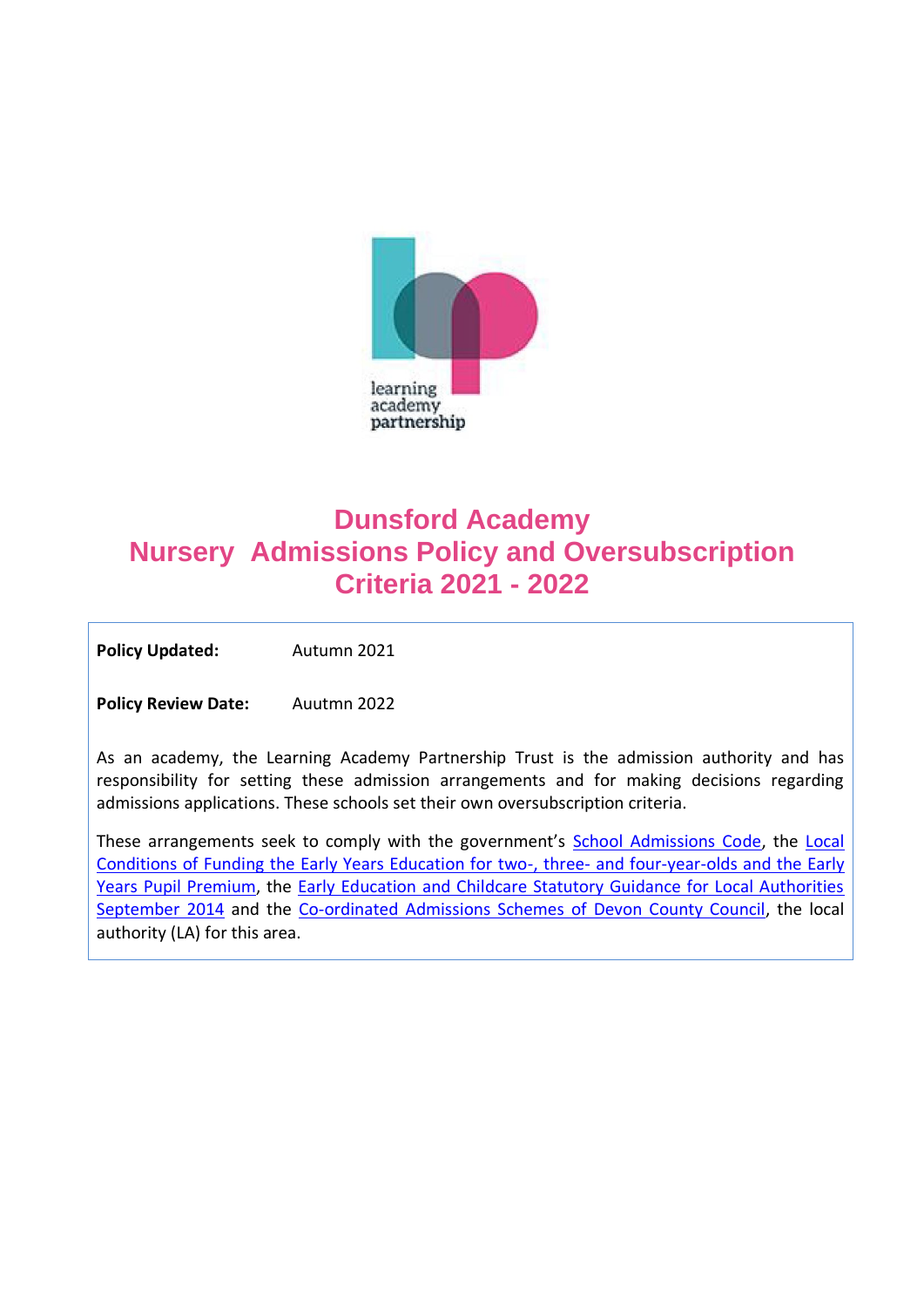### **1. The Ethos of Dunsford Community Academy**

- **Collectively:** We are one team and agree to work together as one family.
- **Empowering:** We invest in each other our communities and our future, achieving more than we ever could individually, whilst preparing for the next stage in our development
- **Excellence:** We champion excellence for all and in all that we do.

#### **2. Early Years Education Funding for two-, three- and four-year-olds**

- 2.1. All three- and four-year-olds are entitled to a free early years education place for 570 hours a year over no fewer than 38 weeks of the year. From September 2017 children whose parents are working will be entitled to 1140 hours a year.
- 2.2. Some two-year-olds are eligible for a funded place in provision that Devon County Council has approved as being good or better quality. Our nursery is an approved provider and can admit two-year-olds from the start of the term following their second birthday.
- 2.3. We expect to admit children that will be using their Early Years Education Funding as well as children whose parents are buying additional hours and those that are both funded and buying hours. There may be some children who are only attending for bought hours and some that only attend for funded hours. The minimum amount of funded time in a day is 3 hours and the maximum is 8 hours.

### **3. Admissions to the nursery**

- 3.1. Dunsford Community Academy admits:
	- Two-year-olds from their second birthday as a paid place.
	- Eligible two-year-olds funded from the start of the term following their second birthday
	- Eligible two-year-olds funded as rising three-year-olds at the start of the term in which they have their third birthday
	- Non-funded two-year-olds from the start of the term following their second birthday.
	- Non-funded two-year-olds as rising three-year-olds at the start of the term in which they have their third birthday.
	- Early Years Education funded three- and four-year-olds from the start of the term following their third birthday.
	- Non-funded three- and four-year-olds from the start of the term following their third birthday.

### **4. Patterns of attendance available**

- 4.1. We are required to offer the Early Years Education Funding in a flexible way. Our school makes a core offer of:
	- Morning sessions of 9.00am to 12.00pm and
	- Afternoon sessions of 12.30pm to 3.30pm and
	- All day sessions of 9.00am to 3.30pm during term time only.
- 4.2. If you choose an all-day session this includes the lunchtime period that is 12.00 12:30pm. This time is considered to be part of the day when children continue their learning and will be funded as part of the Early Years Education Funding.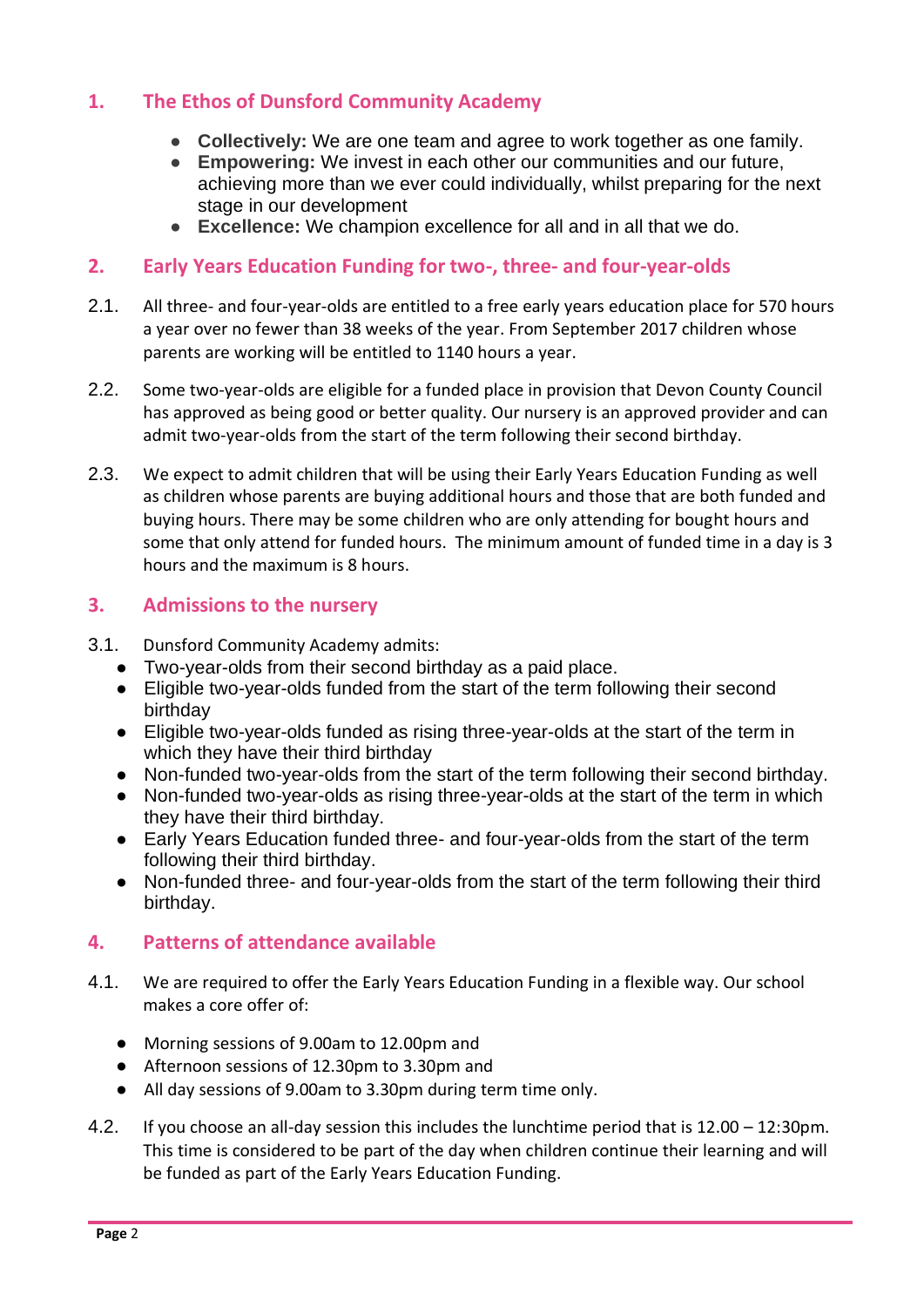### **5. Extended Hours**

- 5.1. Some families may need a longer day; we can also offer funded nursery places in our Trust via our extended provision. These sessions are from 7.30am – 9.00am before school.
- 5.2. The provision before school will differ from the core early years provision between 9.00am and 3.30pm, as there will be older children attending. However, the provision will still adhere to the EYFS statutory guidance.
- 5.3. Before school childcare provision is made for all children (aged 2-11). The Trust manages this service and this means that the Early Years Education Funding for two, three and four year olds can be offered between 7.30am and 3.30pm making our nursery provision extremely flexible.
- 5.4. When allocating places the Trust take these extended services for two, three and four year olds to be an integral part of the nursery provision.
- 5.5. If you want to buy additional hours on top of the 15 funded hours you can do this during any of our opening times. We sell 3-hour long sessions, lunchtime sessions and breakfast club sessions. We do not sell part sessions.
- 5.6. Non-funded places are also available charged at £4 per hour for 3 & 4 Year olds and £4.20 per hour for 2 Year olds until the start of the term following their third birthday;

### **6. Charging**

- 6.1. There is no charge for applying for a place, for admission or for the provision of education. We will not request donations before or during the admissions process and any donations made to the school following admission are entirely voluntary. No bought activities, such as visits, are compulsory.
- 6.2. The school must comply with Devon County Council's [Local Conditions of Funding](https://www.devon.gov.uk/eycs/for-providers/business-finance-and-funding/early-education-for-2-3-and-4-year-olds/)<sup>1</sup>. A charge cannot be made if a child is only attending the nursery as part of their Early Years Education Funding.
- 6.3. Details about buying additional sessions/hours in the nursery are set out in the schools charging policy. A policy on charging for activities is available on request from the school and can be viewed on our website.
- 6.4.Non-funded places are also available charged at £4 per hour for 3 & 4 Year old and £4.20 per hour for 2 Year olds until the start of the term following their third birthday

### **7. Childcare Vouchers and Tax-Free Childcare**

- 7.1. Our school accepts childcare vouchers (Sodexo, Computer Share and Busy Bees). If your employer has a different voucher scheme please contact the school office to discuss your requirements.
- 7.2. For working families, including self-employed we accept Tax-Free Childcare

 $<sup>1</sup>$  The Local Conditions of Funding are continually being updated so please make regular visits to the document.</sup>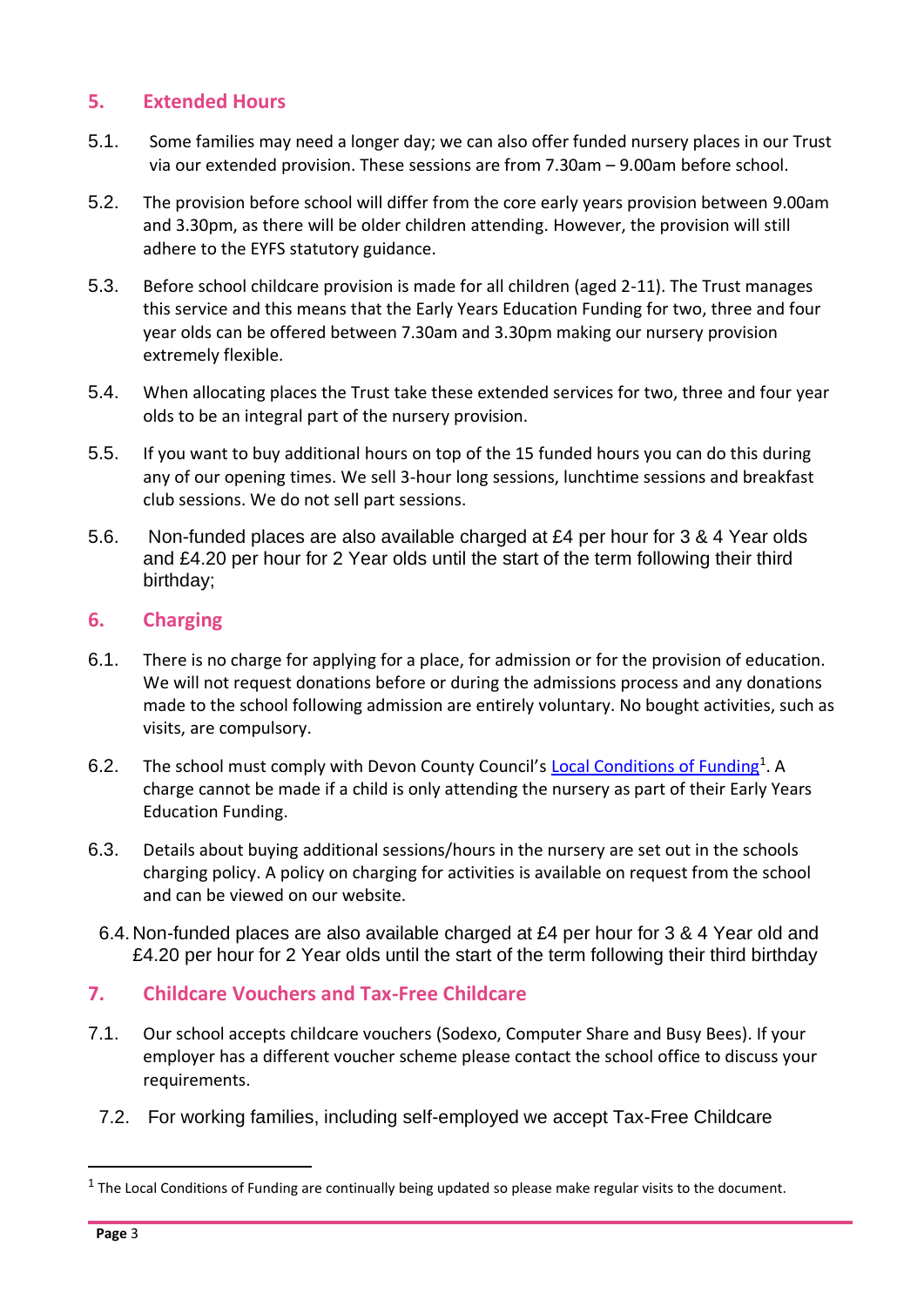7.3. The table below sets out our session times. When applying for a place please tell us what sessions you need. We only consider requests for sessions AFTER the oversubscription criteria have been applied.

| <b>Session choices</b> | <b>Hours</b> | <b>Funded/bought hours</b>                                                                                                              |  |
|------------------------|--------------|-----------------------------------------------------------------------------------------------------------------------------------------|--|
| $7.30$ am $- 9.00$ am  | 1.5          | Only counts as funded time/free childcare if staying at a<br>morning session as well. (the minimum amount of funded<br>time is 3 hours) |  |
| $7.30$ am $- 12.00$ pm | 4.5          | As part of the Early Years Education Funding/free childcare<br>or bought.                                                               |  |
| $9.00am - 12.00pm$     | 3            | As part of the Early Years Education Funding/free childcare<br>or bought.                                                               |  |
| 12.00pm - 12.30pm      | 0.5          | As part of the Early Years Education Funding/free childcare<br>or bought.                                                               |  |
| $12.00$ pm $- 3.30$ pm | 3.5          | As part of the Early Years Education Funding/free childcare<br>or bought.                                                               |  |
| $12.30pm - 3.30pm$     | 3            | As part of the Early Years Education Funding/free childcare<br>or bought.                                                               |  |
| $7.30$ am $- 3.30$ pm  | 8            | As part of the Early Years Education Funding/free childcare<br>or bought.                                                               |  |
| $9.00am - 3.30pm$      | 6.5          | As part of the Early Years Education Funding/free childcare<br>or bought.                                                               |  |

7.4. Parents only wishing to use their 15 funded hours with us need to choose sessions carefully so that they can access the full 15 hours e.g. sessions of  $3 + 3 + 3 + 3 + 3$  hours = 15 OR 4.5 +  $4.5 + 3 + 3$  hours = 15.

**NB** The funding can only be taken between 7.30a.m. and 3.30pm.

### **8. School Lunches**

- 8.1. If your child is entitled to FSM and attend nursery for both before and after lunch sessions, a free school meal can be provided. The same [benefits criteria](https://new.devon.gov.uk/educationandfamilies/school-information/school-meals) apply to nursery school children as apply to children in school.
- 8.2.Registered nursery children who do not meet the eligibility criteria for free school meals can pay for a school lunch or bring a packed lunch or both.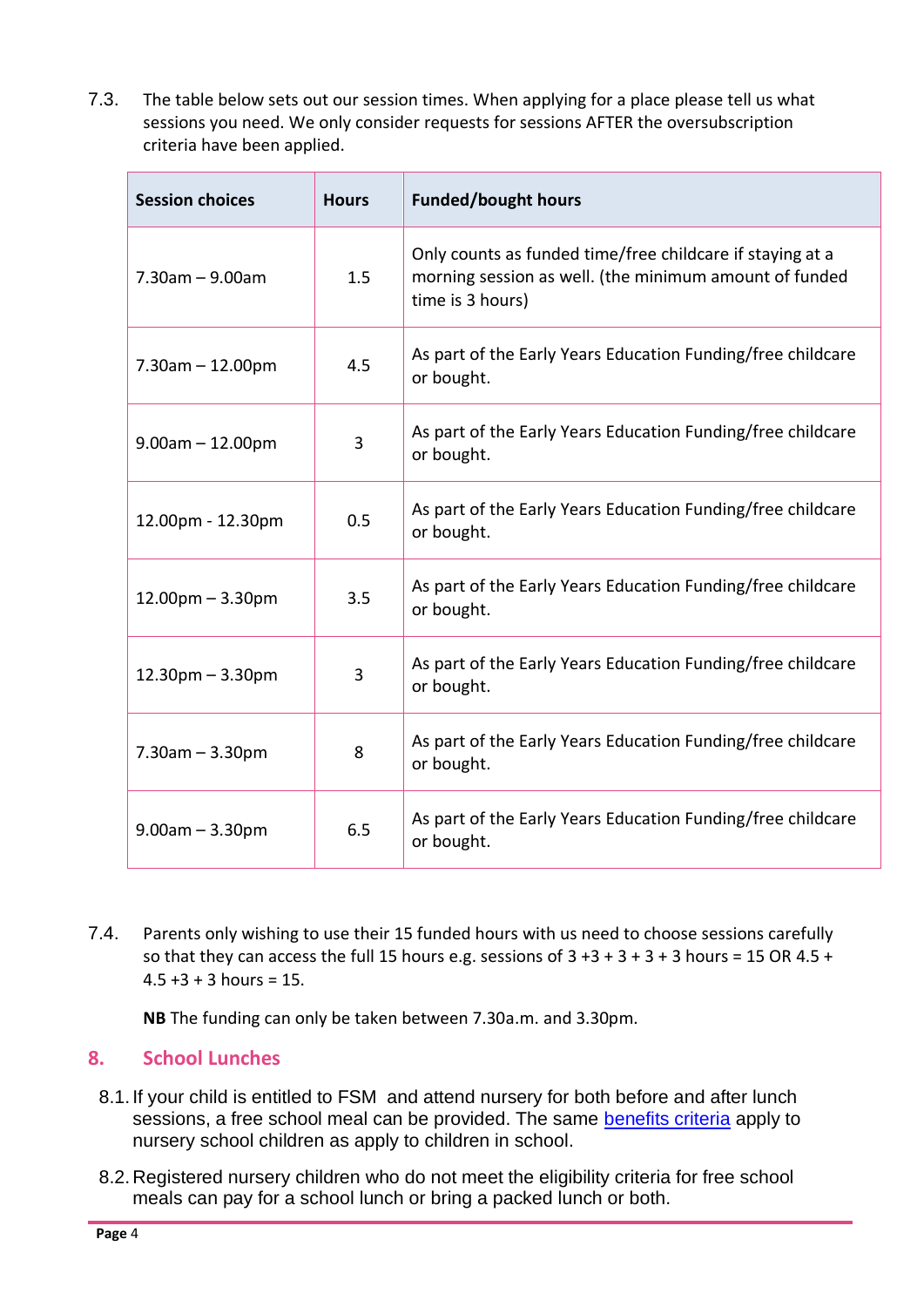### **9. Visiting**

- 9.1. We welcome visits from parents and children who are considering applying for a place here. This is an opportunity for you to see what we have to offer. Visits are not a compulsory part of the admissions process and will not affect decisions on whether a place can be offered at our nursery. If you would like to visit, you should contact the school to make an appointment.
- 9.2. A 'stay and play' session or a 'taster session' can be attended before applications are made for a place. Please contact us to arrange one of these options.
- 9.3.Stay & play and taster sessions are offered when places have been accepted also. The Nursery lead will also discuss a phased start if required.
- 9.4. Most children will start at the nursery at the start of the term. Other children join us "inyear" at other times. This may be because they are new to the area or would like to transfer from another school or early years provider.
- 9.5. Please complete the expression of interest form or School Nursery Application Form.
- 9.6. Places are not allocated to a child automatically, even where:
	- there is an older sibling attending here;
	- a child attends a particular toddler group attached to the school;
	- a parent has expressed an interest at any time in the school; or
	- the child has always lived close to the school.
- 9.7. No places will be held in reserve for a child who applies late; the school cannot hold places empty if another child applies for admission. We will publicise the need to apply but the responsibility for making an application will be with you as the parent.

#### **10. How to apply for a nursery place**

- 10.1. Parents may complete an Expression of Interest form for all children 1 year old and under. Parents who wish to apply for a 2 year old or 3 year old place must complete the School Nursery Application Form and return it to the school.
- 10.2. The closing dates for applications for the nursery intake are: 1 May (for a September start), 1 October (for a January start) and 1 February (for an April start). You can apply after these dates but your application may not be considered until after all of the applications that were on time. If you couldn't apply before because, for instance, you moved to this area, you should make sure that you inform the school. If the reason for applying after the closing date is accepted, your application will be considered at the same time as everyone who did apply on time if this is still possible.

### **11. Information provided in an application**

11.1. We would like all applications to be fully and honestly completed. It is important that where we offer places to some and refuse others we do so fairly and consistently. Where we have reason to believe that information is false and has been provided knowingly we may withdraw the offer of a place. This is particularly relevant where an address is given which is not the one from which a child will actually attend nursery and this disadvantages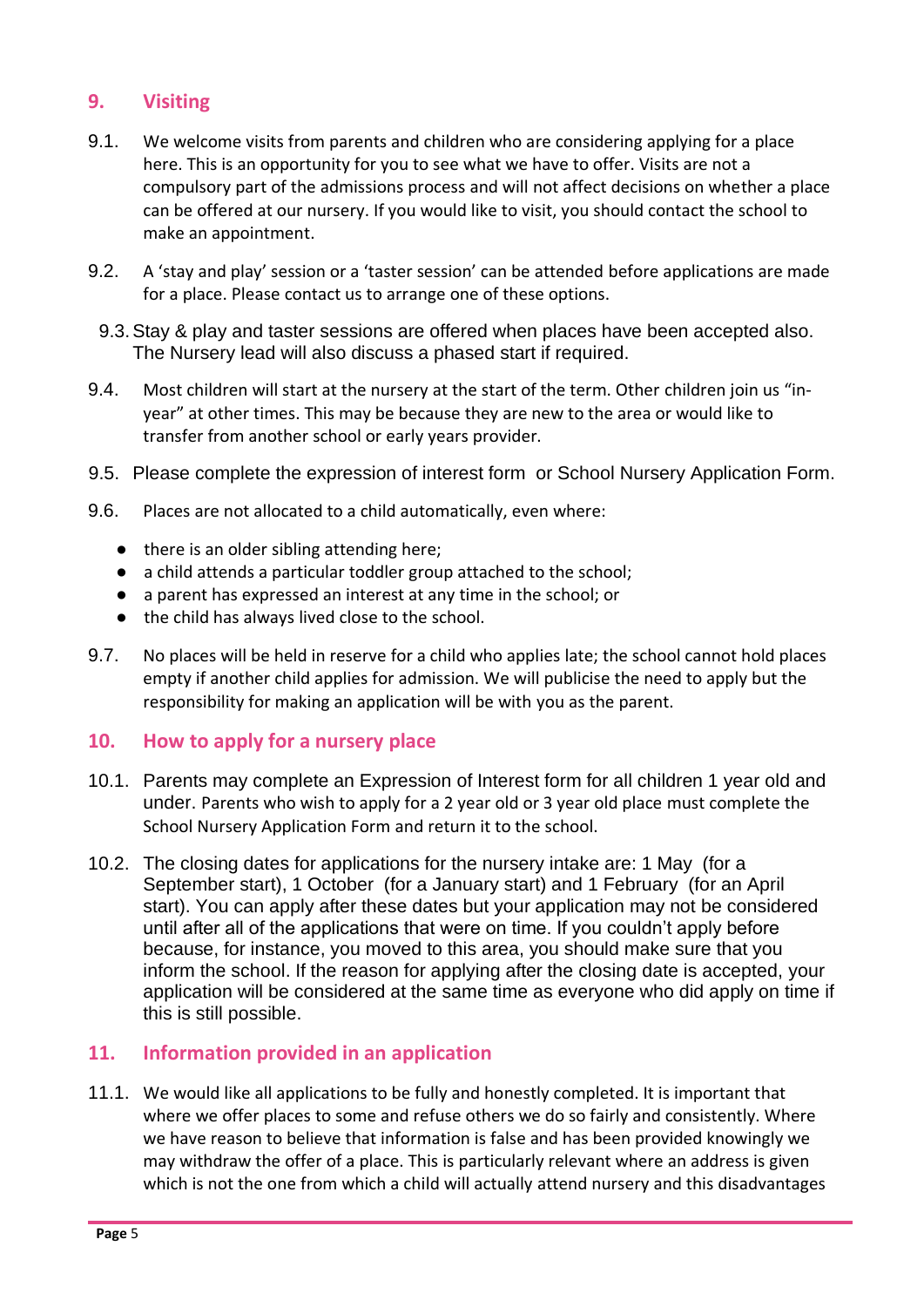another child. If necessary, we will ask for evidence of a child's home address and date of birth before admission.

- 11.2. If you know or believe that your child's address will change before admission, you must inform the school as this may affect your application.
- 11.3. You will be asked to provide date of birth evidence so we can check your child's age.

#### **12. What happens next**

- 12.1. If there are fewer applications than places then no application will be refused. Only if there are more applications than there are places available will the Trust prioritise applications according to the oversubscription criteria below.
- 12.2. By 1 June , 1 November and 1 March we will contact successful parents to welcome them to the nursery and to make arrangements for admission itself. You will also be contacted if we do not have a place available so that you can apply to another provider.
- 12.3. If you need help finding a place at another provider please visit [www.pinpointdevon.co.uk/](http://www.pinpointdevon.co.uk/)

#### **13. Points of Admission to nursery for funded hours**

13.1. Generally children will start at nursery at the beginning of a term as defined by DFE. Eligibility for the Early Years Education Funding for two-year-olds is from the start of the term following a child's second birthday and eligibility for all three-years-olds to receive the Early Years Education Funding is at the start of the term following their third birthday. This funding will be paid up until the time when the child reaches statutory school age if the parent chooses to defer or delay entry into school.

| Children who are eligible for 2 or 3 year olds |                  |                          |  |  |
|------------------------------------------------|------------------|--------------------------|--|--|
| On or after                                    | And on or before | <b>Funding starts:</b>   |  |  |
| 1 September                                    | 31 December      | Spring (after Christmas) |  |  |
| 1 January                                      | 31 March         | Summer (after Easter)    |  |  |
| 1 April                                        | 31 August        | Autumn (after Summer)    |  |  |

13.2. There is a legal requirement that all children begin full time education by the beginning of the term following their **fifth** birthday. All places offered in reception at the normal round are for full-time admission in the September following the **fourth** birthday. This is a legal requirement on schools but not on parents who retain a right to defer admission or send their child part time.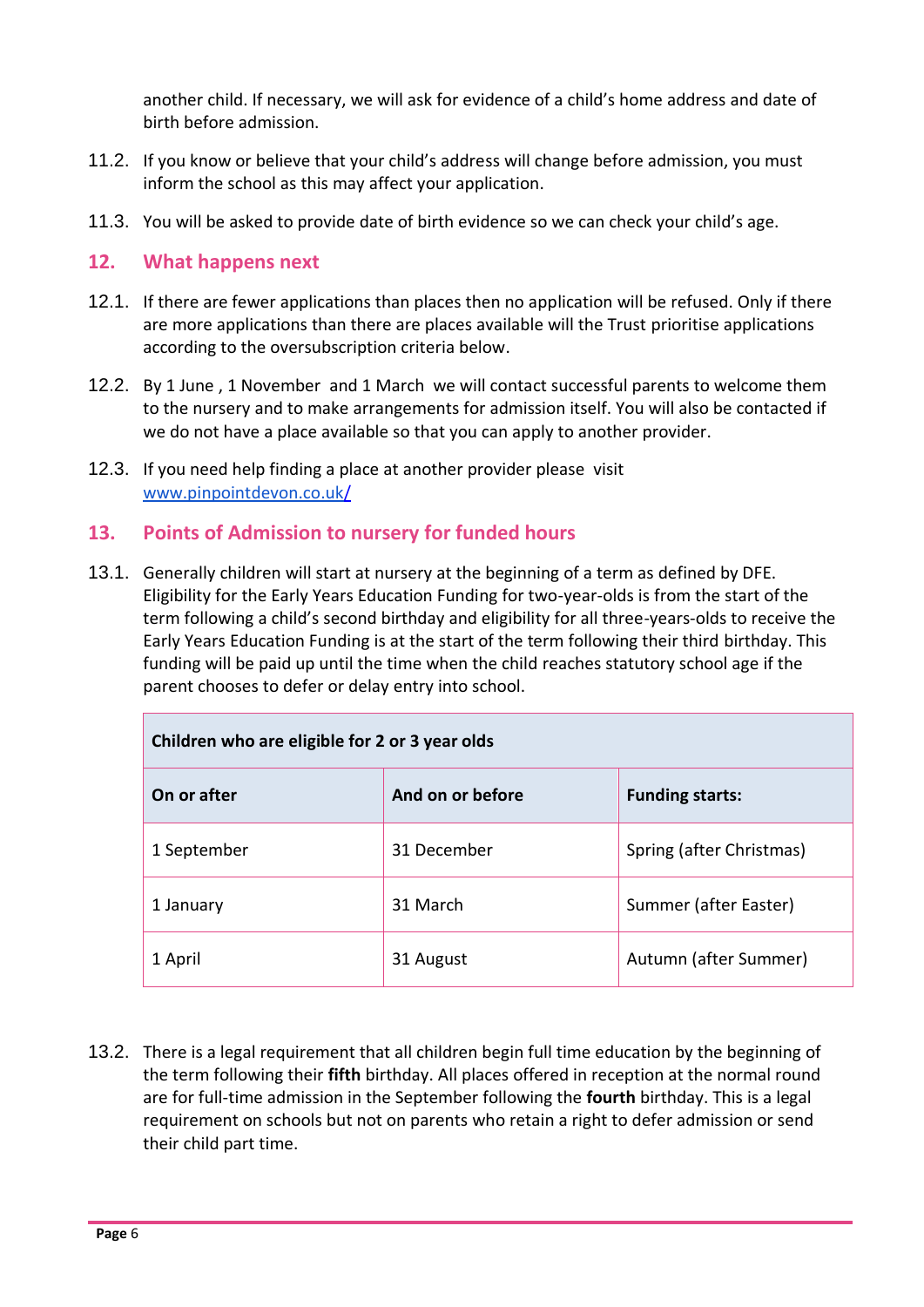### **14. The Admissions Process**

| 1) Children become<br>eligible for a place<br>when they were born:        | On or after 1 April<br>and on or before 31<br>August                                                                                           | On or after 1<br>September & on or<br>before 31 December | On or after 1<br>November & on or<br>before 31 March |
|---------------------------------------------------------------------------|------------------------------------------------------------------------------------------------------------------------------------------------|----------------------------------------------------------|------------------------------------------------------|
| 2) Visit the nursery in:                                                  | Spring term                                                                                                                                    | Summer term                                              | Autumn term                                          |
| 3) Apply by:                                                              | 1 May                                                                                                                                          | 1 October                                                | 1 February                                           |
| 4) Admissions panel meet<br>in:                                           | May                                                                                                                                            | October                                                  | February                                             |
| 5) Receive a letter about<br>your application before:                     | June                                                                                                                                           | November                                                 | February                                             |
| 6) Reply to the letter                                                    | Reply to the letter within 2 weeks to accept a place (or ask why you<br>did not get a place). You can telephone, email or write to the school. |                                                          |                                                      |
| 7) Start at Nursery<br>(or at the start of term<br>closest to that month) | September<br>Autumn Term                                                                                                                       | January<br>Spring term                                   | April<br>Summer term                                 |

### **15. Published Nursery Admissions Number (PNAN)**

- 15.1. This is the number of places we intend to make available for our normal nursery intake. Once we set this number, we will not refuse admission for applications below the PNAN. If there is unexpectedly high demand and we believe we could admit more children, we inform Devon County Council's Early Years and Childcare Team and either some children will be admitted above the PNAN or we will increase the PNAN. The number of children that can be admitted will depend on their age, the amount of floor space we have and whether additional staff will be required.
- 15.2. The Trust also factors in the local demand for places. If there is a change to the PNAN part way through the year this must be published.
- 15.3. If there is an increase in the demand for places, the Trust may decide to increase the PNAN at the start of the following term in order to accommodate children on the waiting list and conversely reduce the PNAN if there is a very low demand.
- 15.4. The table below sets out our Published Nursery Admissions Number (PNAN) for 2021-22

**The maximum number of 2,3 and 4 year old children that will be**  admitted at any one time: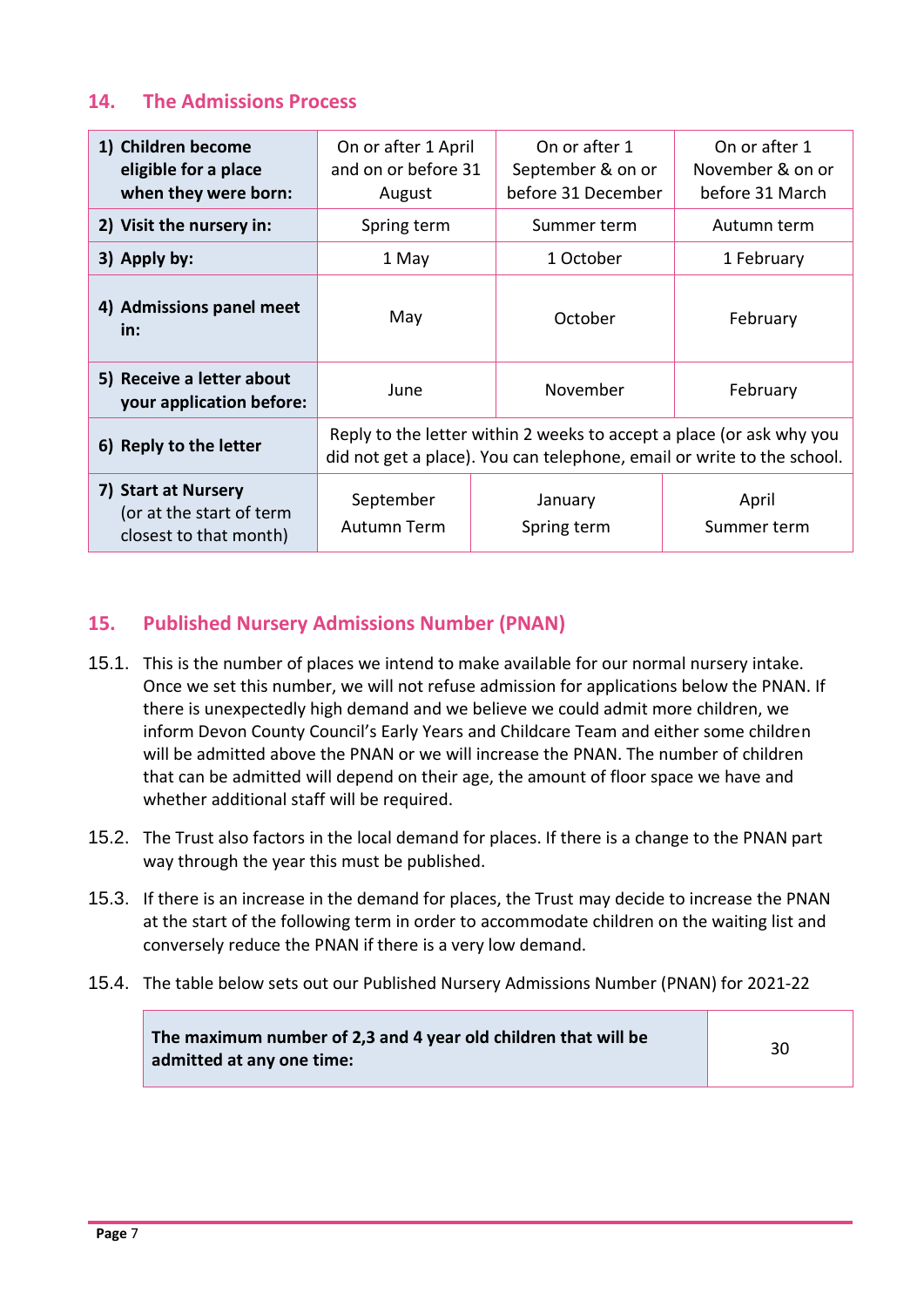15.5. Where the number of applications exceeds the number of places available the Trust will use the following oversubscription criteria to prioritise applications for both funded and bought hours:

A child with an Education, Health and Care Plan naming the nursery will be admitted.

**Looked After Children or those who were Looked After but ceased to be because they were adopted, made the subject of a child arrangements order or made the subject of a special guardianship order.** 

**Priority will next be given to children with an exceptional medical or social need to attend this setting.** 

**Priority will next be given to children who live in the catchment area set out in the map below, who are eligible for the Early Years Education Funding for two-year-olds.** 

**Priority will next be given to children living in the school's catchment area, who are siblings of pupils on roll at this nursery or school when the application is made.**

**Priority will next be given to children of members of staff who have been employed at this school for more than two years when the application is made or recruited within the past two years to fill a vacancy for which there was a skills shortage.** 

**Priority will next be given to children living in the school's catchment area.**

**Priority will next be given to children who live outside the catchment area who are eligible for the Early Years Education Funding for twoyear-olds.** 

**Priority will next be given to children living outside the school's catchment area, who are siblings of pupils on roll at this nursery or school when the application is made.** 

**Other children who live outside of the catchment area**

**Tie breaker – to prioritise applications in the same oversubscription criterion, we will use: a) straight-line distance from home to school and, b) where distances are equal (within a metre) we will use a Random Ballot.** 

#### **16 Exceptional social or medical need for admission to our nursery.**

16.1 We give higher priority for children where there is an exceptional social or medical need to attend this nursery. The need must be specific to this nursery: the child may have very challenging circumstances that requires additional support but if that support could also be provided at another nursery, there would be no exceptional need to attend this nursery. Exceptional social or medical need could include: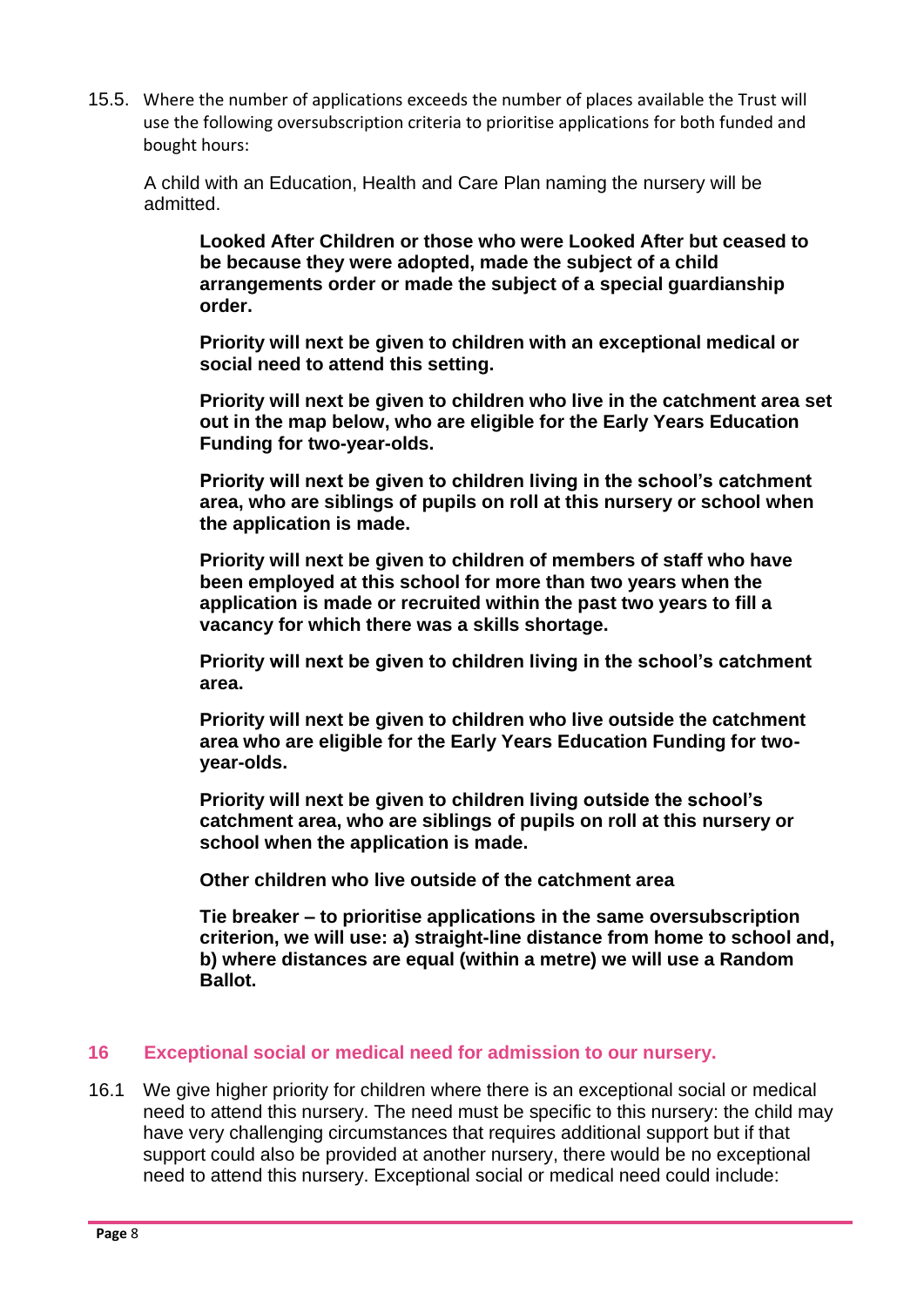- A serious medical condition, which can be supported by medical evidence;
- Significant caring responsibilities, which can be supported by a social care officer;
- Where the child has a disability that may make travel to another nursery more difficult, which can be supported by medical evidence.
- 16.2 These examples aren't meant to be exhaustive or exclusive. Neither should it be assumed that similar circumstances would impact on different children and families in the same way.

#### **17 Catchment Area**

17.1 Our catchment area is in the middle of the map, bordered by a light blue line. You can view it in more detail at [devon.cc/schoolareamaps.](http://devon.cc/schoolareamaps) This will confirm whether addresses close to the boundary are inside or outside our area. We welcome admissions applications for children living inside and outside our catchment area.



Crown Copyright. All rights reserved. Devon County Council 100019783 2017

### **18 Waiting lists**

18.1 Following the allocation of nursery places the school will retain a waiting list. Waiting lists will be kept in order of the oversubscription criteria above. Places on lists will not be prioritised according to how long a child's name has been on that list or by the age of the child or by whether the sessions are funded or bought. It is possible that a child's name could go down on a list as well as up.

18.2 If a place is only available for a short period of time, i.e. half a term or less, then the school will discuss with the parent whether it would be in the child's best interest to attend the nursery for such a short period of time before having to find a place at another provider. Continuity and consistency of care is most important in the early years and having lots of transitions can be disruptive for a child.

Parents with very young children, i.e. those that are not due to start within the next two terms, will be asked to complete an expression of interest.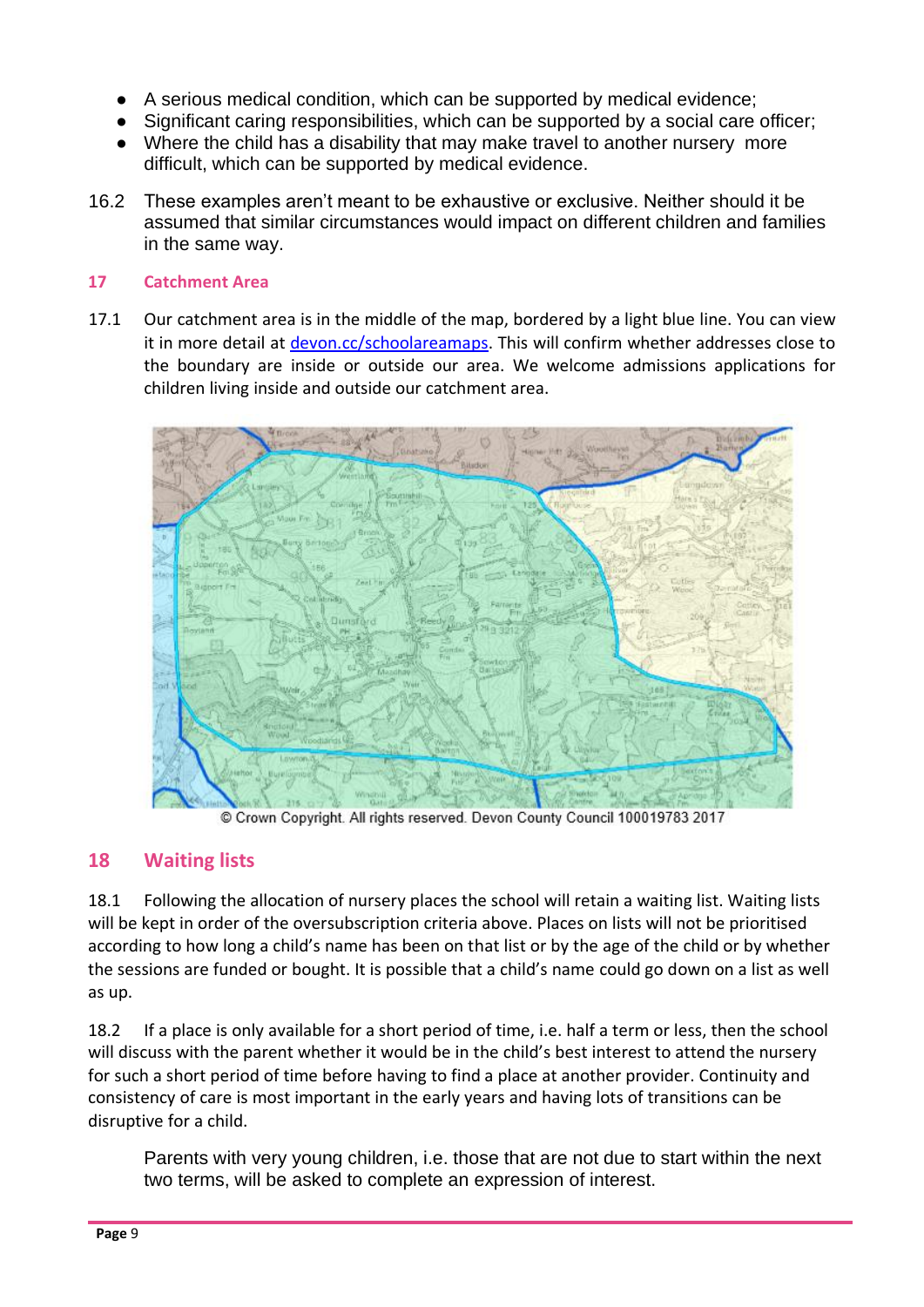### **19 Increasing the hours attended**

19.1 If a place becomes available part way through a term and there is a waiting list, priority for the place will be given to the child/children on the waiting list. If the parents on the waiting list do not want the places at the times that are available, then the places can be offered to parents of children who are already attending the nursery. Similarly, if there is not a waiting list and there are parents of children that already attend the nursery who want to either take up additional funded hours and/or buy extra hours then a list of those parents will be made and the oversubscription criteria will be applied to determine who should be given priority for that place.

### **20 Admissions appeals**

21.1 If a nursery place is refused, parents can go through the schools complaints process to express their concerns. The Trust will review the decision and decide whether the refusal was justified on the grounds that the nursery is full. Even if it is agreed that the nursery was full, it will also consider the impact on the child and family and may still award a place at the nursery if there is both the physical space and sufficient staff available.

#### **21 Transport**

21.1 No transport is available for pre-school children.

#### **22 Uniform**

22.1 Children attending this nursery are encouraged to wear a uniform. Some of the items required can be purchased from Price and Buckland and the rest of the uniform can be bought from retail outlets.

### **23 Claiming the Early Years Education Funding**

22.1 The Early Years Education Funding can be taken at more than one provider. Although there is no upper limit on the number of providers a child can attend careful consideration must be given to ensuring that the child feels settled, safe and can form relationships with significant adults.

22.2 It is important that both the school and parent can see what time is funded and what time is being bought.

22.3 Parents must not claim more than the 15 hour entitlement, checks are carried out to ensure that over claims are not made.

22.4 All 3 and 4-year-olds in England already get 15 hours a week, or 570 hours a year of free early education. If their parents are living and working in England, 3 and 4-year-olds may be entitled to 30 hours free childcare. An extra 570 hours of free childcare a year, so 1140 hours in total. 30 hours free childcare will be available from September 2017.

22.5 Some two-year-olds are eligible for a funded place in provision that Devon County Council has approved as being good or better quality. Our nursery/foundation stage unit (FSU) is an approved provider and can admit two-year-olds from the start of the term following their second birthday or at the start of the term in which they have their third birthday.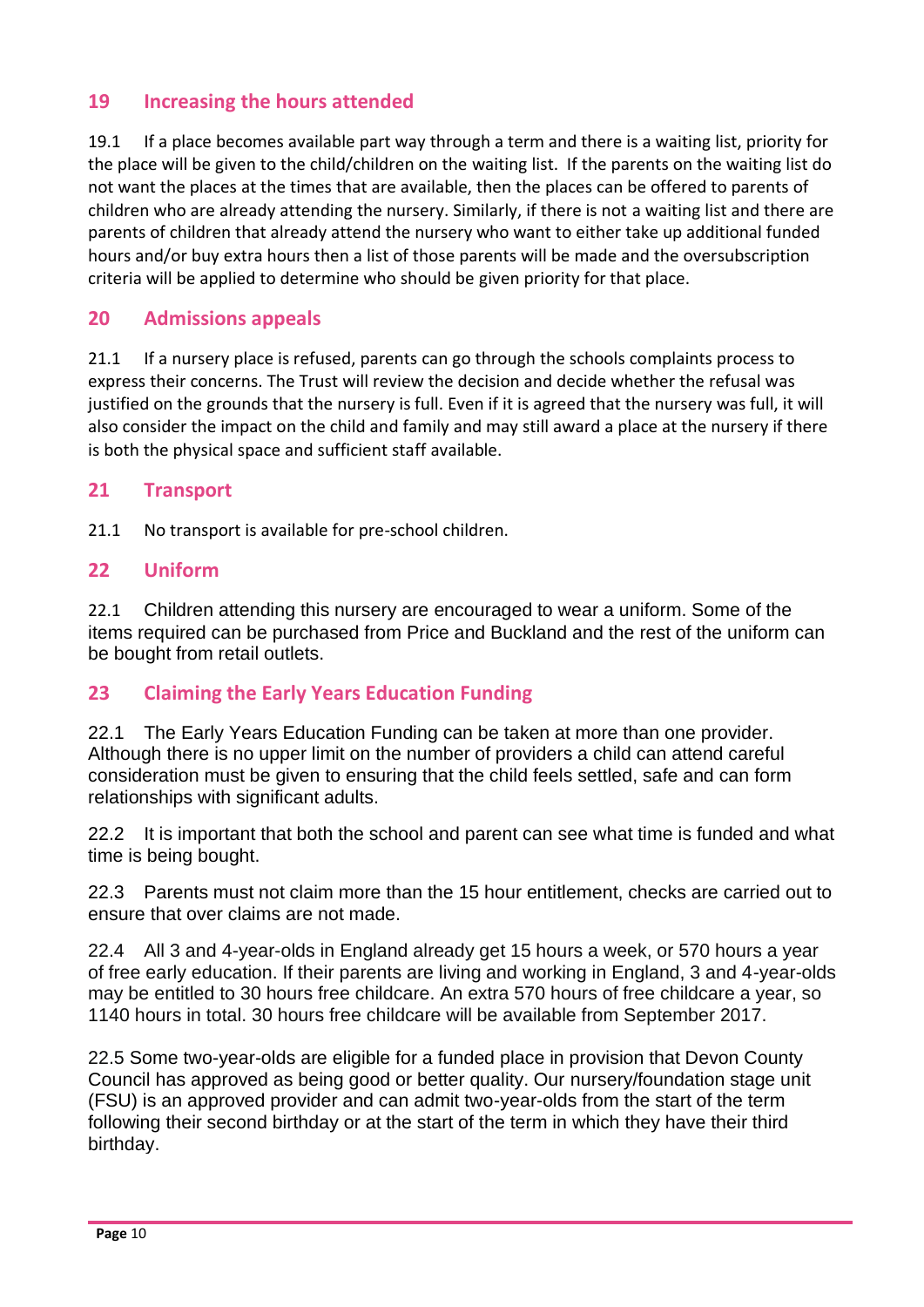22.6 The eligibility criteria are the same as the ones for Tax-Free Childcare, except you can continue to get these types of support at the same time as 30 hours free childcare:

- tax credits
- Universal Credit
- childcare vouchers or salary sacrifice schemes
- childcare grants and bursaries

22.7 When you apply, you'll be confirming that you need childcare so that you and your partner, if you have one, can work. If your child's already in a full-time reception class in a state funded school, you won't be eligible for 30 hours free childcare.

22.8 You may be asked to help complete a [Conflict Buster](https://devoncc.sharepoint.com/sites/PublicDocs/Education/_layouts/15/download.aspx?guestaccesstoken=JHuZGGAwx%2fp8opPQzaWpN6jZ%2b8TMpaKp1yUORJQK9Ws%3d&docid=0e9824319d83345d883279d6b89c418f3) and [Parent Declaration Form](https://devoncc.sharepoint.com/:w:/s/PublicDocs/Education/Eb66TyXmaAlFh4V5l1e6gaEBxkcGq57A48kXDPdO35trCA?rtime=Kn9FFkCe10g) if you want some funded time with us and some at another provider.

# **23 Changes to attendance**

23.1 Changes to the times when a child is attending will generally only be agreed to take effect from the start of a term. The oversubscription criteria will be applied to both 1 and 2 below to determine within each group which children should be given priority. Order of priority for the consideration of unfilled places.

- 1) New applications from parents whose children do not yet attend the nursery.
- 2) Requests by parents whose children attend the nursery and they want to increase OR change the times their child attends

23.2 It is expected that parents will ensure that their child will attend at the times agreed on so that children can establish a routine and be ready to start school.

23.3 If a child is sick the parent must inform the school. If a child does not attend the nursery for a period of more than two weeks without informing the school that child's place may be offered to another child.

### **24 Induction and transition arrangements for starting nursery**

24.1 Every child is different, this is why we will gain as much information as possible from parents prior to their child's settling in session. Our registration forms will inform us of anything that we need to know to be able to safely care for each child (for example, any allergies, health concerns, food intolerances or preferences). We will also collect family and emergency contact details.

24.2 Before a child starts with us we ask parents to comment on their child's likes, dislikes, favourite activities and personality. This enables our nursery staff to understand what to expect from the child whilst we are getting to know them, and also the activities the child would enjoy the most. This information helps to ensure a child enjoys their first nursery experiences. We also ask for the parents expectations of us as a nursery so that we can meet and hopefully exceed these standards.

24.3 Once a child is registered, a parent is very welcome to join us for an hour or two with their child before their first official session. This is optional, but could help them to get a feel for our nursery, to get to know our staff and to experience being in nursery with them.